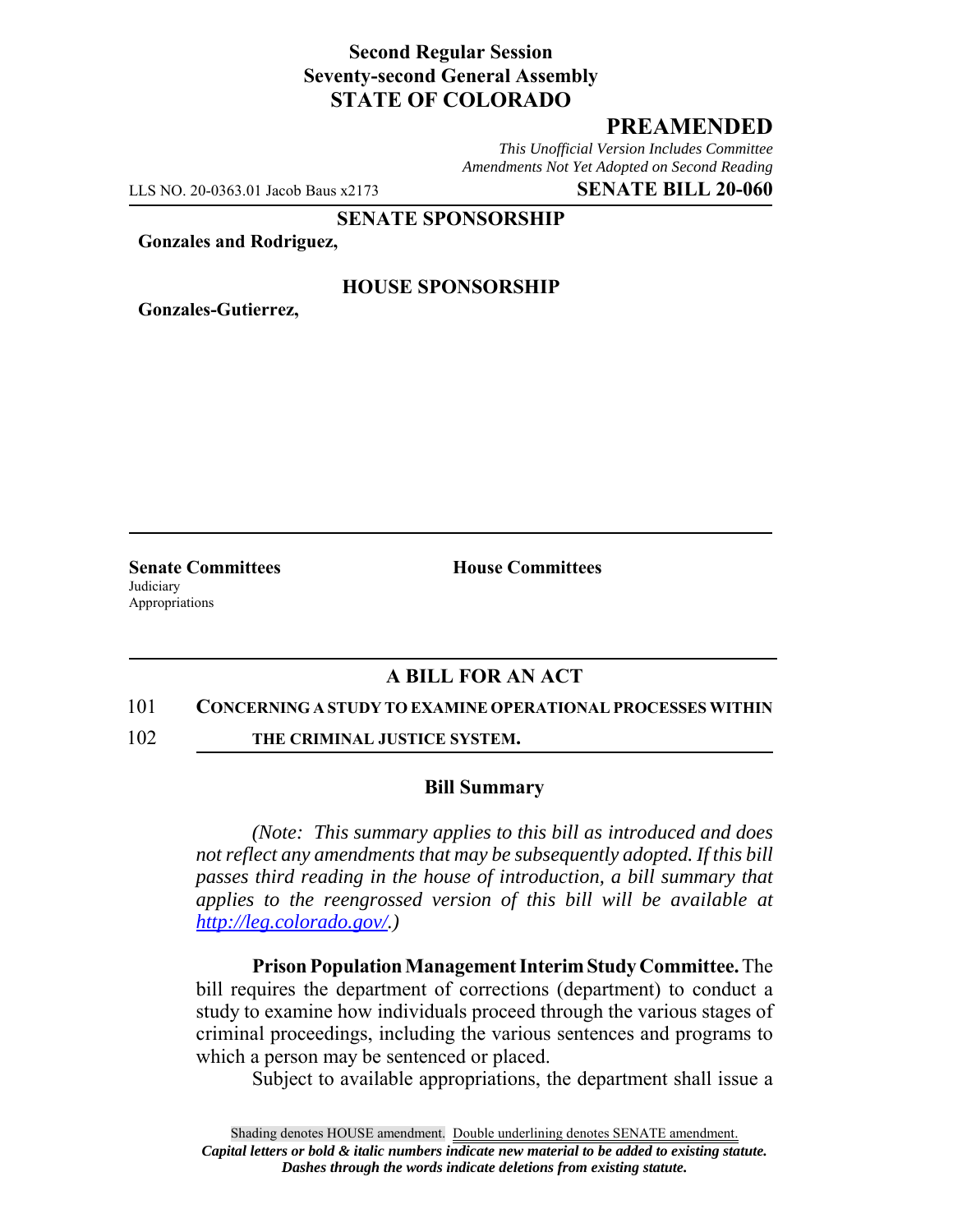request for proposals for an entity to assist with the study.

The department is required to produce a report of its findings to the joint budget committee of the general assembly and the judiciary committees of the house of representatives and the senate.

 *Be it enacted by the General Assembly of the State of Colorado:* **SECTION 1.** In Colorado Revised Statutes, **add** 17-42-105 as follows: **17-42-105. Criminal and correctional processes study - request for proposals - report - definition - repeal.** (1) (a) THE DEPARTMENT SHALL CONDUCT A STUDY TO EXAMINE HOW INDIVIDUALS PROCEED THROUGH THE VARIOUS STAGES OF CRIMINAL PROCEEDINGS, INCLUDING THE VARIOUS SENTENCES AND PROGRAMS TO WHICH A PERSON MAY BE SENTENCED OR PLACED. THE STUDY MUST INCLUDE, AT A MINIMUM: 10 (I) AN ANALYSIS OF THE MODERN INFORMATION SYSTEM TECHNOLOGIES AND DESIGN PRINCIPLES USED IN THE VARIOUS STAGES OF CRIMINAL PROCEEDINGS, INCLUDING VARIOUS CORRECTIONAL FACILITIES AND PROGRAMS, AND BY CRIMINAL JUSTICE AGENCIES, INCLUDING BUT NOT LIMITED TO: (A) THE SERVICE-ORIENTED ARCHITECTURE USED IN INFORMATION EXCHANGES AND OPERATIONAL PROCESSES; AND (B) THE INTEGRATED DATABASES AND DATA SERVICES USED TO STORE AND ACCESS RECORDS; (II) AN ORGANIZATION MATRIX OF PROCESSES, PERSONNEL STRUCTURES, AND TECHNOLOGY STRUCTURES USED IN THE VARIOUS STAGES OF CRIMINAL PROCEEDINGS, INCLUDING VARIOUS CORRECTIONAL FACILITIES AND PROGRAMS, AND BY CRIMINAL JUSTICE AGENCIES; (III) A DIAGRAM OF CRIMINAL PROCEEDINGS, INCLUDING DETAILS

-2- 060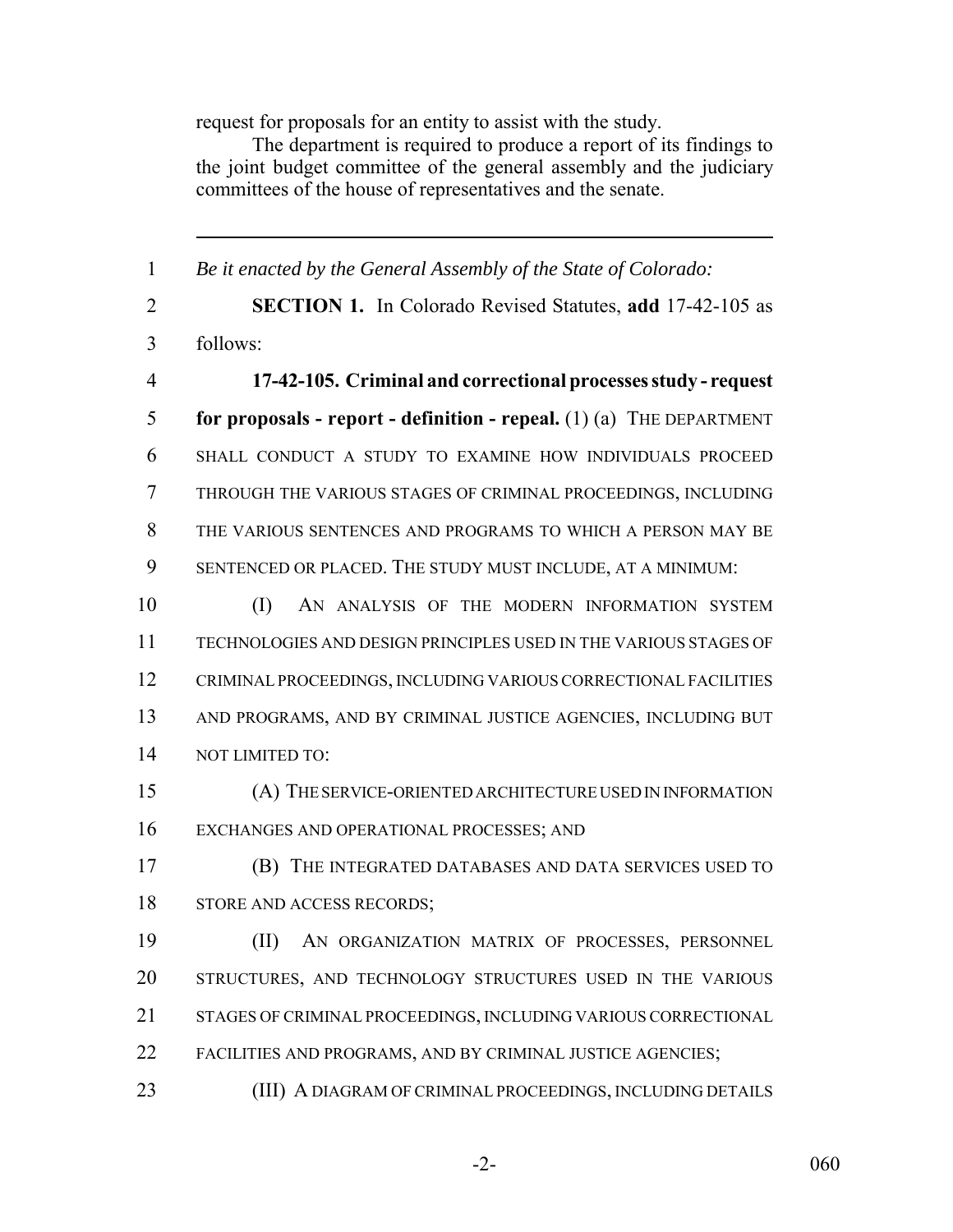CONCERNING THE OPTIONS AVAILABLE TO PERSONS AT THE VARIOUS STAGES OF CRIMINAL PROCEEDINGS, INCLUDING VARIOUS SENTENCES AND PROGRAMS, AND STATISTICS REGARDING THE FREQUENCY AT WHICH THE OPTIONS ARE CHOSEN;

 (IV) AN ANALYSIS USING MODEL-BASED SYSTEMS ENGINEERING TO STUDY VARIOUS CRIMINAL JUSTICE STRUCTURES AND PROCESSES, INCLUDING CORRECTIONAL FACILITIES AND PROGRAMS, AND OTHER CRIMINAL JUSTICE AGENCIES TO:

 (A) ILLUSTRATE EXISTING ORGANIZATIONAL RELATIONSHIPS, INFORMATION SYSTEMS, AND PROCESSES; AND

 (B) ANALYZE EXISTING PROCESS INEFFICIENCIES AND 12 OPPORTUNITIES FOR IMPROVING QUALITY AND EFFICIENCIES;

 (V) RECOMMENDATIONS AND BEST PRACTICES IMPLEMENTED IN COLORADO OR OTHER STATES FOR CREATING MORE EFFICIENT OPERATIONAL AND TECHNOLOGICAL SYSTEMS AND PROCEDURES TO BE USED IN CRIMINAL PROCEEDINGS AND THE VARIOUS CORRECTIONAL FACILITIES AND PROGRAMS;

 (VI) AN ANALYSIS OF INEFFICIENCIES WITHIN THE VARIOUS STAGES OF CRIMINAL PROCEEDINGS, INCLUDING VARIOUS CORRECTIONAL FACILITIES AND PROGRAMS; AND

 (VII) AN ANALYSIS OF THE TYPES OF METRICS AND INFORMATION COLLECTED AND PREPARED BY CRIMINAL JUSTICE AGENCIES REGARDING INDIVIDUALS PROCEEDING THROUGH THE VARIOUS STAGES OF CRIMINAL PROCEEDINGS AND THE VARIOUS SENTENCES AND PROGRAMS. THIS ANALYSIS MUST EXAMINE THE PURPOSE OF COLLECTING AND PREPARING THE METRICS AND INFORMATION AND HOW IT IS USED.

(b) THE DEPARTMENT SHALL LIMIT THE STUDY TO THE MOST

-3- 060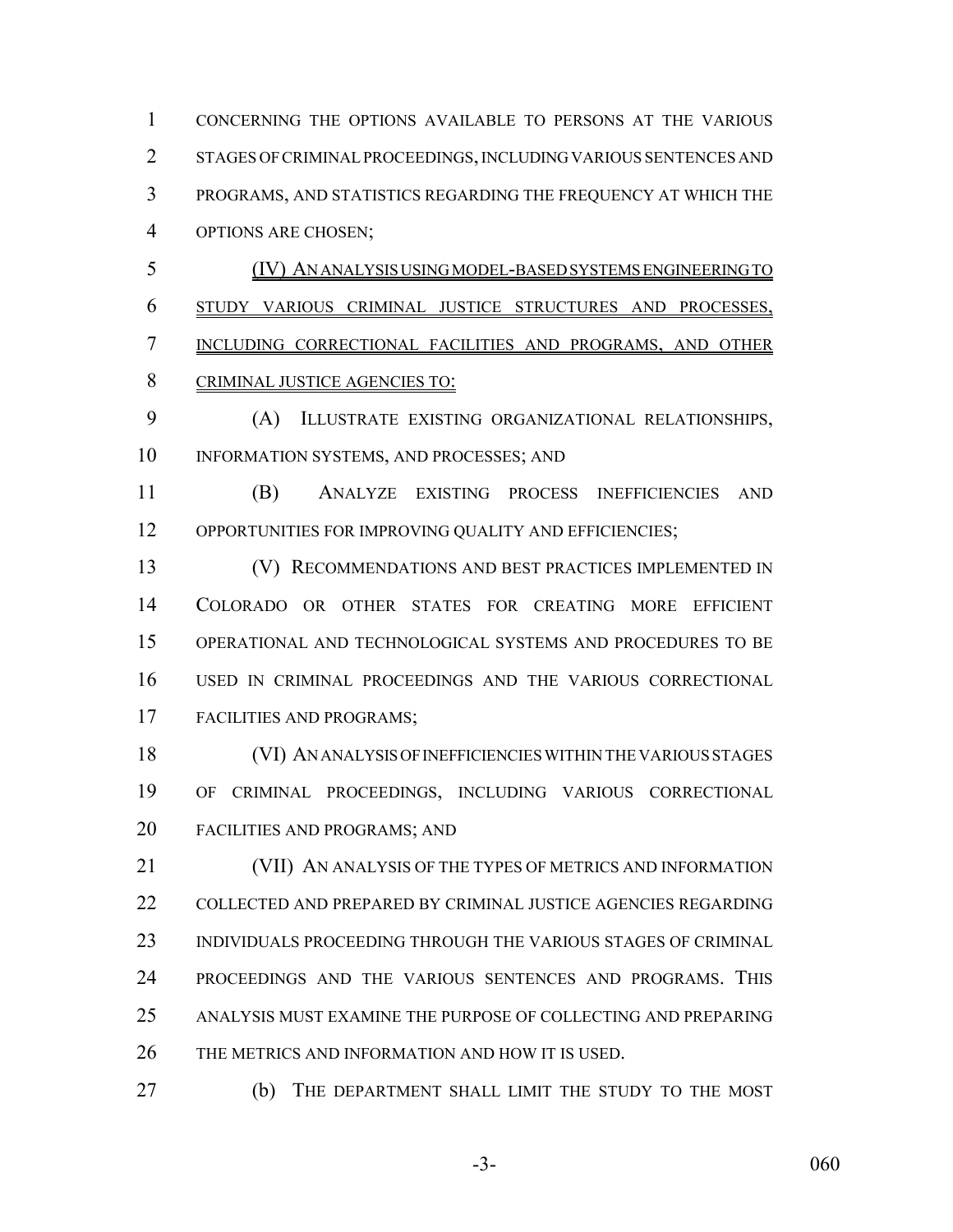RECENT EIGHTEEN-MONTH PERIOD FOR WHICH DATA IS AVAILABLE AND 2 SUFFICIENT TO SATISFY THE OBJECTIVES IN SUBSECTION (1)(a) OF THIS SECTION.

 (c) THE DEPARTMENT SHALL SOLICIT AND CONSIDER PUBLIC COMMENT REGARDING THE OBJECTIVES OF THE STUDY DESCRIBED IN SUBSECTION (1)(a) OF THIS SECTION. THE DEPARTMENT SHALL NOT PROHIBIT PUBLIC COMMENT FROM BEING SUBMITTED ANONYMOUSLY.

 (2) THE DEPARTMENT SHALL COLLABORATE WITH THE OTHER CRIMINAL JUSTICE AGENCIES, THE DEPARTMENT OF LAW, THE JUDICIAL DEPARTMENT, THE STATE BOARD OF PAROLE, AND THE DEPARTMENT OF PUBLIC SAFETY, AS NECESSARY, TO SATISFY THE OBJECTIVES OF THE 12 STUDY DESCRIBED IN SUBSECTION (1)(a) OF THIS SECTION.

 (3) SUBJECT TO AVAILABLE APPROPRIATIONS, THE DEPARTMENT SHALL ISSUE A REQUEST FOR PROPOSALS FOR AN ENTITY TO ASSIST THE DEPARTMENT IN CONDUCTING THE STUDY, GATHERING INFORMATION, ANALYZING THE ISSUES, AND PRODUCING A REPORT. THE DEPARTMENT 17 SHALL ENTER INTO A CONTRACT WITH AN ENTITY ON OR BEFORE JUNE 30, 2020.

 (4) ON OR BEFORE JANUARY 1, 2021, THE DEPARTMENT SHALL SUBMIT A REPORT OF ITS FINDINGS TO THE JOINT BUDGET COMMITTEE OF THE GENERAL ASSEMBLY AND THE JUDICIARY COMMITTEES OF THE HOUSE OF REPRESENTATIVES AND THE SENATE, OR ANY SUCCESSOR COMMITTEES.

 (5) AS USED IN THIS SECTION, UNLESS THE CONTEXT OTHERWISE REQUIRES, "CRIMINAL JUSTICE AGENCY" MEANS A LAW ENFORCEMENT AGENCY, COURT, LOCAL JAIL, MUNICIPAL JAIL AUTHORIZED PURSUANT TO SECTION 31-15-401 (1)(j), MULTIJURISDICTIONAL JAIL AUTHORIZED PURSUANT TO SECTION 17-26.5-101, THE DEPARTMENT, AND PRIVATE